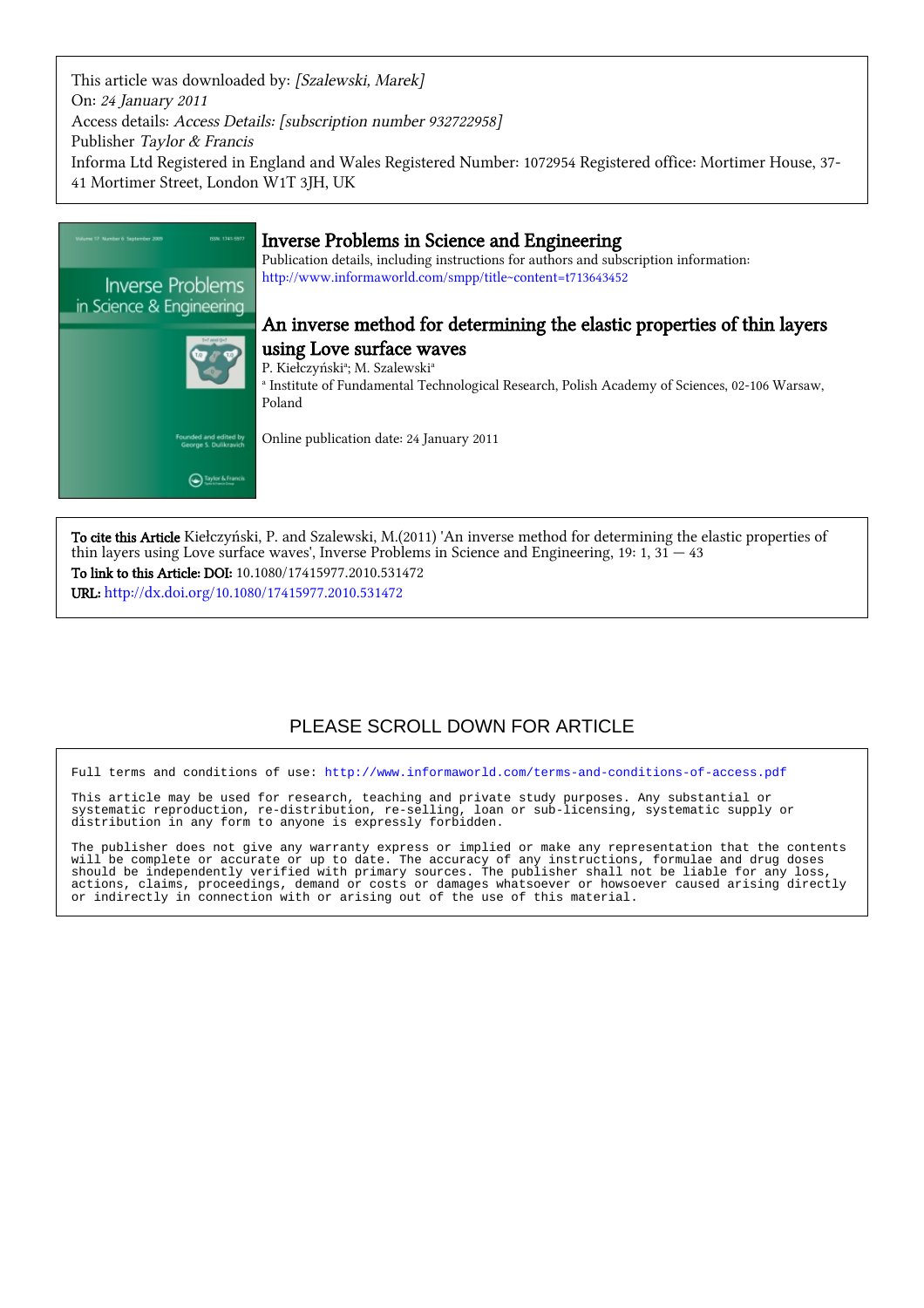

## An inverse method for determining the elastic properties of thin layers using Love surface waves

P. Kiełczyński\* and M. Szalewski

Institute of Fundamental Technological Research, Polish Academy of Sciences, Pawińskiego 5B, 02-106 Warsaw, Poland

(Received 24 August 2010; final version received 6 October 2010)

Estimation of the mechanical and geometrical parameters of thin coatings and surface layers in materials is of great practical importance in engineering and technology. Indeed, surface properties of many vital engineering components, such as turbine blades, pistons, or bearings, directly affect the longevity and safety of modern machinery. In this article, the authors present a novel inversion procedure for simultaneous determination of thickness, shear elastic constant, and density of thin coating layers in materials. The inversion procedure is based on measurements of the dispersion curve for surface acoustic waves of the Love type. The inverse problem is formulated as an optimization problem with the appropriately designed objective function, depending on the material parameters of the coating layer, ultrasonic frequency, and the experimental data, i.e. measured phase velocity of the surface Love wave. The minimization of the objective function provides three parameters of a thin layer, i.e. its thickness, shear elastic constant, and density. The proposed inverse method was checked experimentally for different layered structures, such as copper layer on steel substrate or ceramics-on-ceramics. The agreement between the results of calculations with the proposed inversion method and the experimental data was good.

Keywords: inverse problems; Love surface waves; elastic constants; acoustic wave dispersion; thin layers

## 1. Introduction

The mechanical properties of coatings deposited on a substrate and surface layers in graded materials are of crucial importance in the design and evaluation in modern engineering practice [1,2]. In fact, Young's modulus is the main mechanical parameter characterizing the elastic stiffness of the material. For example, it can be correlated with hardness and porosity [3], as well as with the wear and exploitation characteristics of the material [4,5]. Mechanical properties of thin films are also of primary importance for chip manufacturers in the electronic industry [6].

Traditional mechanical methods for characterization of the surface properties of materials are tedious, time consuming, and most importantly, destructive. For example, a small sample must be cut-off from the material in order for it to be examined by

ISSN 1741–5977 print/ISSN 1741–5985 online © 2011 Taylor & Francis DOI: 10.1080/17415977.2010.531472 http://www.informaworld.com

<sup>\*</sup>Corresponding author. Email: pkielczy@ippt.gov.pl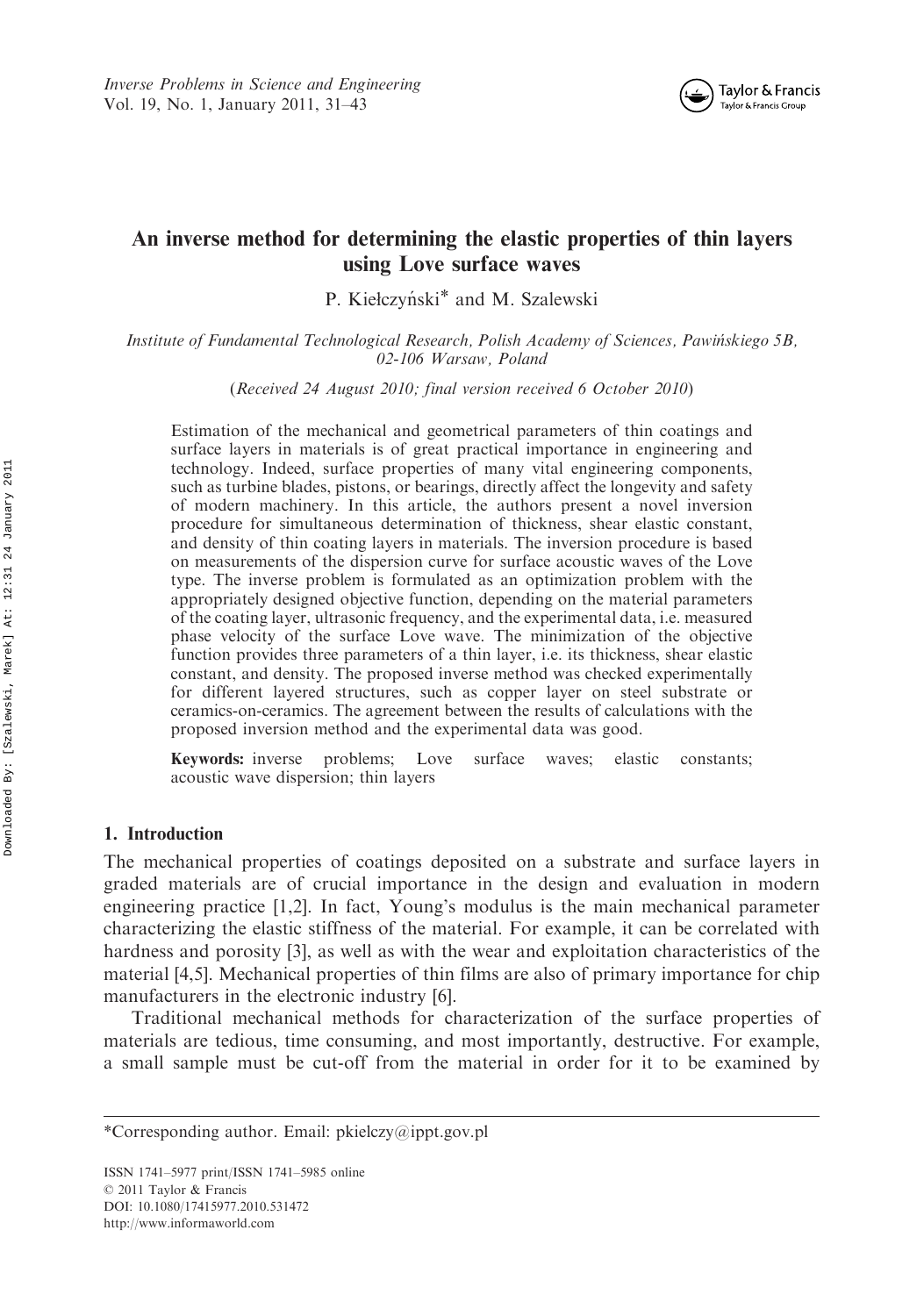conventional metallurgical equipment. Employment of bulk and surface acoustic waves provide truly non-destructive tools in material characterization [7]. Ultrasonic waves are mechanical waves, whose propagation depends on mechanical properties of the material and geometrical structures of the sample. Thus, by measuring some wave parameters, one can try to determine characteristics of the material carrying the wave [8,9]. Since ultrasonic signals can be transformed to electrical signals, using, for example, piezoelectric effect, the ultrasonic signal can be easily digitized and sent to the computer for further processing. Therefore, ultrasonic methods can be implemented on a production line for an automatic, non-destructive control of industrial processes.

An important property of all surface waves is the fact that their amplitude decays practically to zero in a few wavelength from the guiding surface. Thus, by changing wave frequency, one can probe the subsurface profiles of the material. At the beginning, thin layers in materials were investigated with Rayleigh surface waves [10–12], which possess at least two perpendicular components of the mechanical displacement (shear vertical (SV) and longitudinal). Due to their inherent complexity, Rayleigh surface waves are rather difficult in practical applications, since no analytical solutions for Rayleigh waves are available, even in the material with isotropic properties. By contrast, Love surface waves have only one shear horizontal (SH) component of vibration and closed-form analytical solutions for Love surface waves do exist, even in anisotropic materials. However, it should be stressed that Love surface waves exist only in materials with a surface layer which is 'softer' than the substrate, i.e. when phase velocity of bulk acoustic waves in the layer is lower than that in the substrate. Moreover, Love surface waves are sensitive only to shear elastic properties of the surface layer and the substrate. Nevertheless, due to its simplicity, Love surface waves are very attractive for inverse problem applications, where one must calculate the corresponding direct problem solution many times. Love surface waves were used initially in geophysics to study mechanical properties of selected geological structures [13,14], since Love waves may accompany Rayleigh surface waves triggered by during earthquakes.

First attempts to use Love surface waves in inverse problems involved one-parameter inverse methods, which enabled the calculation of only one surface layer parameter, such as the thickness of the layer or its one elastic constant [9]. The parameter of the surface layer was deduced from measured dispersion curve for Love waves (wave velocity as a function of frequency). In this article, the authors propose a novel inverse method for simultaneous determination of three surface layer parameters, i.e. its thickness, shear elastic constant, and density. The following layered structures were studied in this article:

- . thin ceramic layer on a ceramic substrate
- . thin copper layer deposited electrolytically on a steel substrate.

Calculation of Love wave parameters (e.g., phase velocity, distribution of the wave amplitude with depth) for known *a priori* values of material parameters of the layer and substrate constitutes the direct problem. In this study, the direct problem was formulated and solved.

The inverse problem constitutes determination of unknown material parameters from the measured dispersion curves (phase velocity as a function of frequency) for Love waves. To solve the inverse problem, one has to perform the following steps:

- solve direct problem
- . determine experimentally dispersion curves
- solve inverse problem.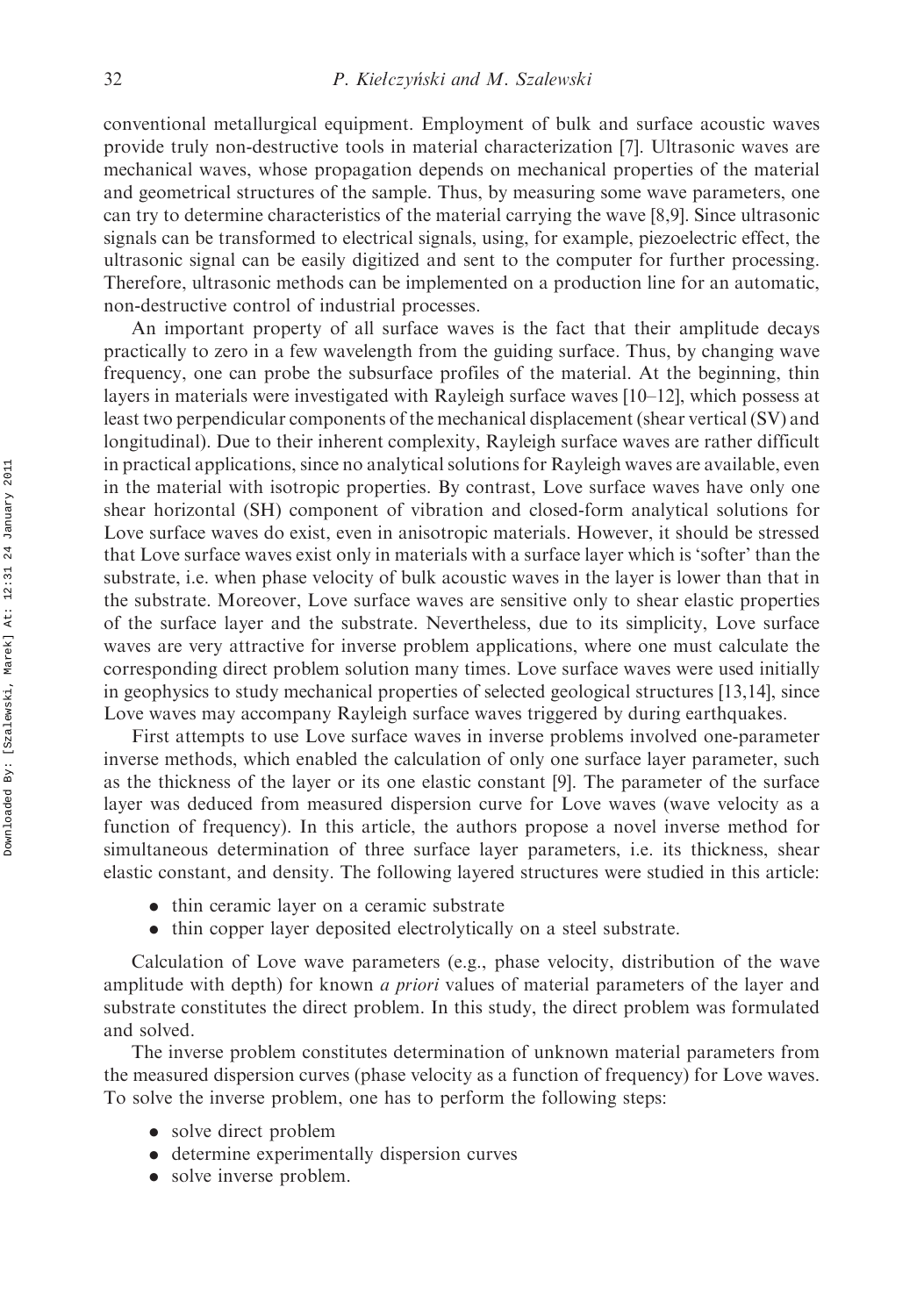In this article, the inverse problem was formulated and solved as an optimization problem. The objective function depending on the material parameters of the structure, frequency and experimental data (dispersion curves of the surface wave) was developed. The dispersion curves were measured in the computerized measuring set-up. Making use of the optimization methods, a minimum of the objective function was determined. This enabled the determination of the unknown mechanical parameters such as shear elastic coefficients and thickness of thin coating films. The elastic and geometrical parameters of thin films obtained from the inverse method were used as input data in the calculations of the direct problem. The dispersion curves resulting from the direct problem were compared with those measured experimentally. Good conformity between theoretical and experimental dispersion curves has been stated. This may justify the correctness of the inverse problem solution.

#### 2. Direct Sturm–Liouville problem

Calculation of the dispersion curves and amplitude of a surface wave for the given values of elastic parameters of the surface layer and substrate forms a direct problem. The direct problem (direct Sturm–Liouville problem) describes the propagation of the Love wave in the layered media.

## 2.1. Love waves

The Love wave propagates in a semi-infinite layered structure, as shown in Figure 1. Here, an elastic isotropic layer is rigidly attached to an isotropic and elastic half-space. Mechanical vibrations of the SH surface wave are performed along the  $\nu$ -axis parallel to the propagation surface and perpendicularly to the direction of propagation z. The thickness of the layer is h. The problem considered is two-dimensional, having no variation along the  $\nu$  co-ordinate.



Figure 1. Geometry of a Love wave waveguide ( $v_L < v_S$ ).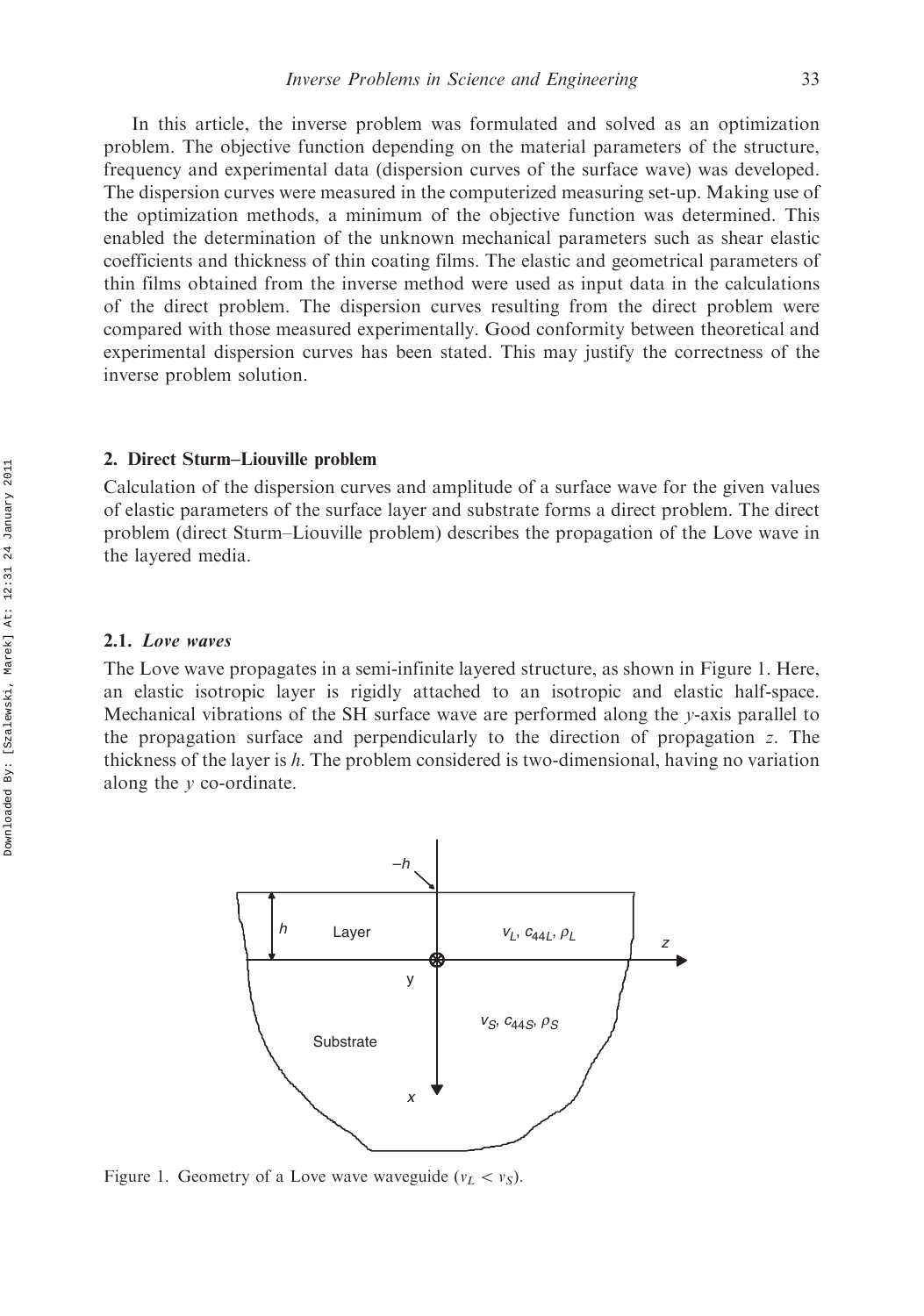The mechanical displacement of the SH acoustic wave in the layer and substrate must satisfy the following wave equation:

$$
\frac{\partial^2 u}{\partial x^2} + \frac{\partial^2 u}{\partial z^2} = \frac{1}{v_{L,S}^2} \frac{\partial^2 u}{\partial t^2}
$$
 (1)

where  $v_{L,S}$  stands either for  $v_L$  or  $v_S$ . Here  $v_L$  and  $v_S$  are the velocities of bulk shear waves in the layer and substrate, respectively.

The time-harmonic mechanical displacement of the surface Love wave can be expressed as

$$
u(x, z, t) = f(x) \cdot \exp[j(\omega t - \beta z)] \tag{2}
$$

where  $f(x)$  describes the dependence of the wave amplitude on the depth x,  $(-h < x < +\infty); \ \beta = \omega/v$  is the wave number;  $\omega$  is the angular frequency and v is the phase velocity of the Love wave.

Analytical formulas for the mechanical displacement of the Love wave are derived by substituting Equation (2) into Equation (1) and solving the resulting equation of motion for layer and substrate region, respectively.

The mechanical displacement of the Love wave in the layer  $(-h < x < 0)$  is the following:

$$
u(x, z, t) = \{C_1 \sin[q(x+h)] + C_2 \cos[q(x+h)]\} \cdot \exp[j(\omega t - \beta z)]
$$
 (3)

where  $q = \{$  $\sqrt{\left(\frac{v}{v_L}\right)^2-1}$  $\cdot \beta$  and  $v_L^2 = c_{44L}/\rho_L$ . Here,  $c_{44L}$  and  $\rho_L$  are the shear elastic constant and density of the layer material, respectively.  $C_1$  and  $C_2$  are constants.

The mechanical displacement of the Love wave in the substrate  $(x>0)$  is as follows:

$$
u(x, z, t) = [C_3 \exp(-bx) + C_4 \exp(+bx)] \cdot \exp[j(\omega t - \beta z)] \tag{4}
$$

where  $b = \{$  $\sqrt{1 - \left(\frac{v}{v_S}\right)^2} \cdot \beta$ , and  $v_S^2 = c_{44S}/\rho_S$ . Here,  $c_{44S}$  and  $\rho_S$  are the shear elastic constant and density of the substrate material, respectively.  $C_3$  and  $C_4$  are constants.

The amplitude  $f(x)$  of the surface Love wave should vanish for  $x \to \infty$ . At the interface  $(x = 0)$ , the continuity condition for the mechanical displacement and shear stress must be satisfied. Moreover, at the free surface  $(x = -h)$ , the shear stress is equal to zero. Therefore, the boundary conditions are in the form:

$$
du/dx|_{x=-h} = 0 \tag{5}
$$

$$
c_{44L} \mathrm{d}u/\mathrm{d}x|_{x=-0} = c_{44S} \mathrm{d}u/\mathrm{d}x|_{x=+0} \tag{6}
$$

$$
u|_{x=-0} = u|_{x=+0} \tag{7}
$$

$$
u = 0 \text{ for } x \to \infty \tag{8}
$$

Equations (3) and (4) along with the boundary conditions  $(5-8)$  constitute the mathematical model of the Love wave propagation in a layered structure.

## 2.1.1. Dispersion equation

The boundary conditions (5) and (8) imply  $C_1 = 0$  and  $C_4 = 0$ . By substituting (3) and (4) into the boundary conditions (6) and (7) and setting the resulting determinant equal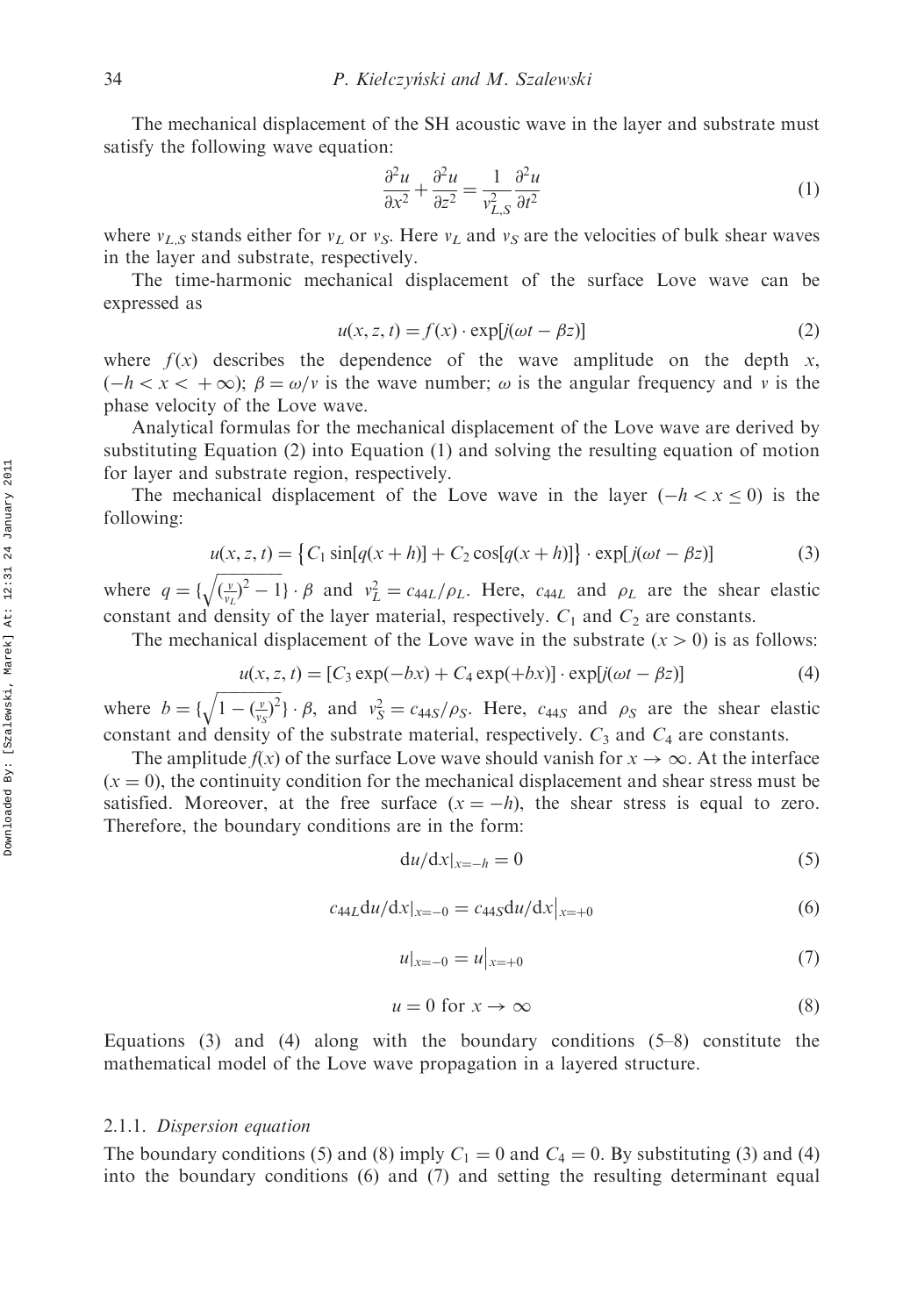to zero, we arrive at the following dispersion equation of the Love wave propagating in a layered half-space [15]:

$$
\Omega = \tan \left\{ \sqrt{\frac{v^2 \cdot \rho_L}{c_{44L}} - 1} \cdot \frac{\omega \cdot h}{v} \right\} - \frac{c_{44S}}{c_{44L}} \frac{\sqrt{1 - \frac{v^2 \cdot \rho_S}{c_{44S}}}}{\sqrt{\frac{v^2 \cdot \rho_L}{c_{44L}} - 1}} = 0 \tag{9}
$$

where h is the thickness of the surface layer;  $c_{44L}$  is the shear elastic constant of the layer;  $\rho_L$  is the density of the layer;  $\omega$  is the angular frequency; v is the phase velocity of the Love wave;  $c_{44S}$  is the shear elastic constant of the substrate and  $\rho_S$  is the density of the substrate.

It can be shown from Equation (9) that the phase velocity of the Love wave depends on the elastic properties of the layered structure, thickness, and frequency.

The solution of the dispersion Equation (9) results in a series of discrete values of the Love wave velocity  $v_i$ , for a given value of frequency. Once the wave velocity  $v_i$  is known, the corresponding distribution  $f_i(x)$  of the wave amplitude with depth x can be calculated from Equations (2)–(4). A set of pairs  $\{v_i, f_i(x)\}$ , where  $v_i$  is the surface wave velocity, and  $f_i(x)$  the distribution of the wave amplitude with depth, constitutes the solution of the direct problem. The index  $i = 1$  refers to the fundamental mode. Higher modes of Love waves are labelled with  $i>1$ .

In this study, we have restricted our attention to the propagation of the fundamental mode of Love waves.

## 3. Experiment

The dispersion curves were measured in the computerized measuring set-up. In the set-up, the sending–receiving piezoelectric transducer is driven by the TB-1000 pulser–receiver computer card (Matec, USA). Love waves are excited by the plate transducer (1) attached to the waveguide face (Figure 2). The sending–receiving transducer (1) is excited to shear vibrations parallel to the waveguide surface and generates impulses of the Love wave that propagate along the waveguide surface. Theoretical and experimental analysis of the generation of SH surface waves by means of a plate transducer is presented in [16,17]. The Love wave impulse generated by the transducer is reflected in multiple ways between two opposite edges of the layered waveguide (Figure 2). The signals received by the transducer are amplified by the TB-1000 receiver and sent into the PDA-500 digitizer card (Signatec, USA). This card samples and digitizes the input analog signals. The accuracy of the



Figure 2. Waveguide (Cu on steel) of the Love wave. The shear surface wave is generated by the piezoelectric transducer plate (1) and propagates forth and back along the waveguide surface.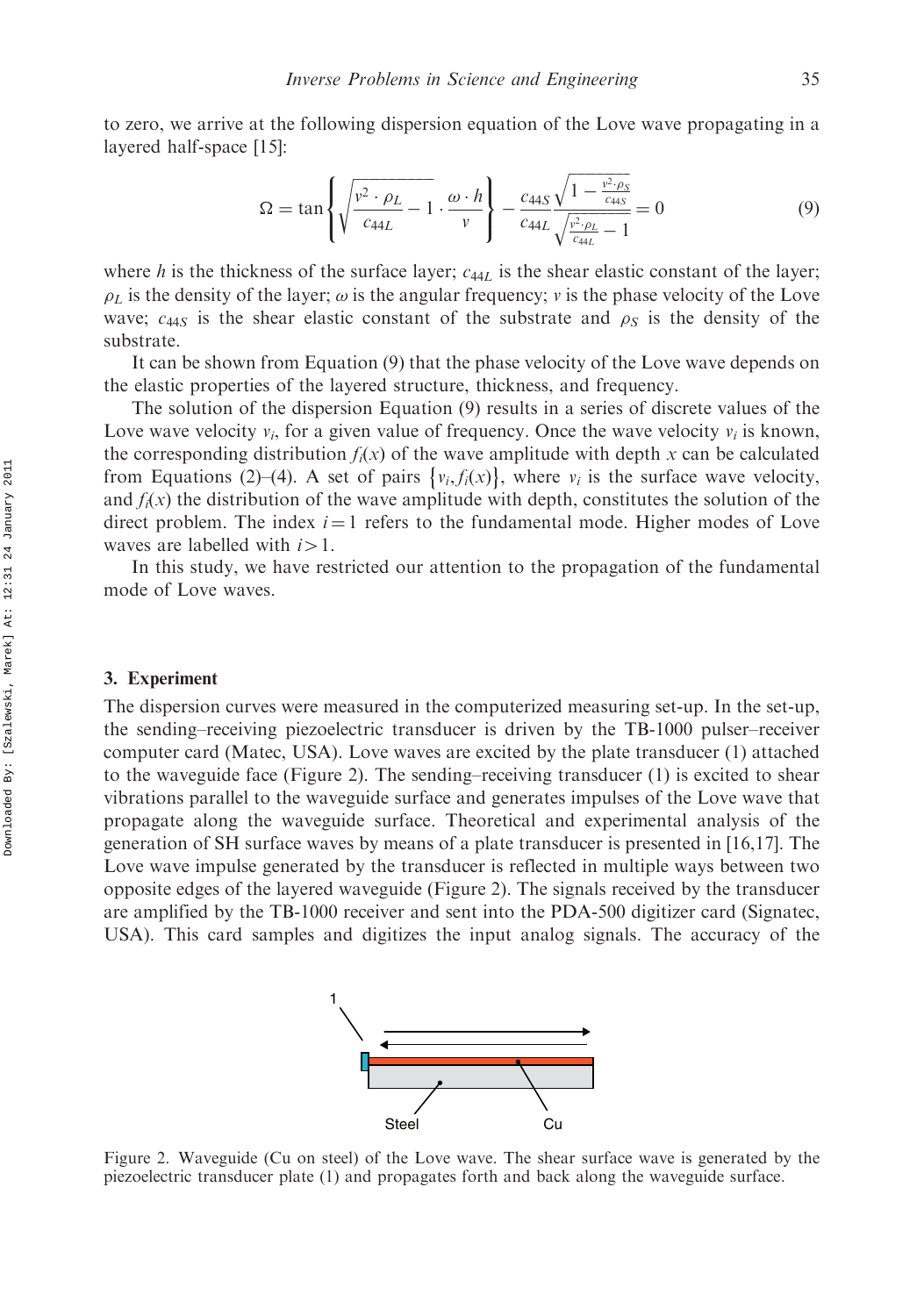

Figure 3. Measured dispersion curve of the Love wave in the layered structure Cu on steel.

measured velocity was estimated as  $0.2\%$ , i.e.  $\pm 6$  m s<sup>-1</sup>. Measurements were carried out in the range from 0.5 to 10 MHz.

The phase velocity was determined by measuring the time of flight 'TOF' between two subsequent echoes of the ultrasonic surface wave travelling in the waveguide. The values of the time of flight 'TOF' were calculated using the cross-correlation method.

Figure 3 shows as an example the measured dispersion curve of the Love wave propagating in the layered structure Cu on steel from Figure 2.

## 3.1. Investigated structures

The measurements have been carried out on the following layered structures:

- (1) thin ceramic layer on a ceramic substrate;
- (2) thin copper (Cu) layer deposited electrolytically on a steel substrate (Figure 2).

The surface ceramic layer was a piezoelectric transducer depolarized ceramic plate glued to a piezoelectric transducer polarized ceramic substrate. The phase velocity of the bulk SH acoustic wave in the depolarized ceramics is lower than that in the polarized ceramics. This enables the propagation of Love waves in the considered layered ceramic structure.

Similarly, the phase velocity of the bulk SH acoustic wave in copper is lower than that in the steel substrate. Therefore, the Love wave can also be supported by the Cu layer deposited on the steel substrate.

## 4. Inverse problem

The inverse problem relies on the determination of unknown material parameters from the measured dispersion curves of SH surface waves (i.e. Love waves) propagating in the considered layered structure.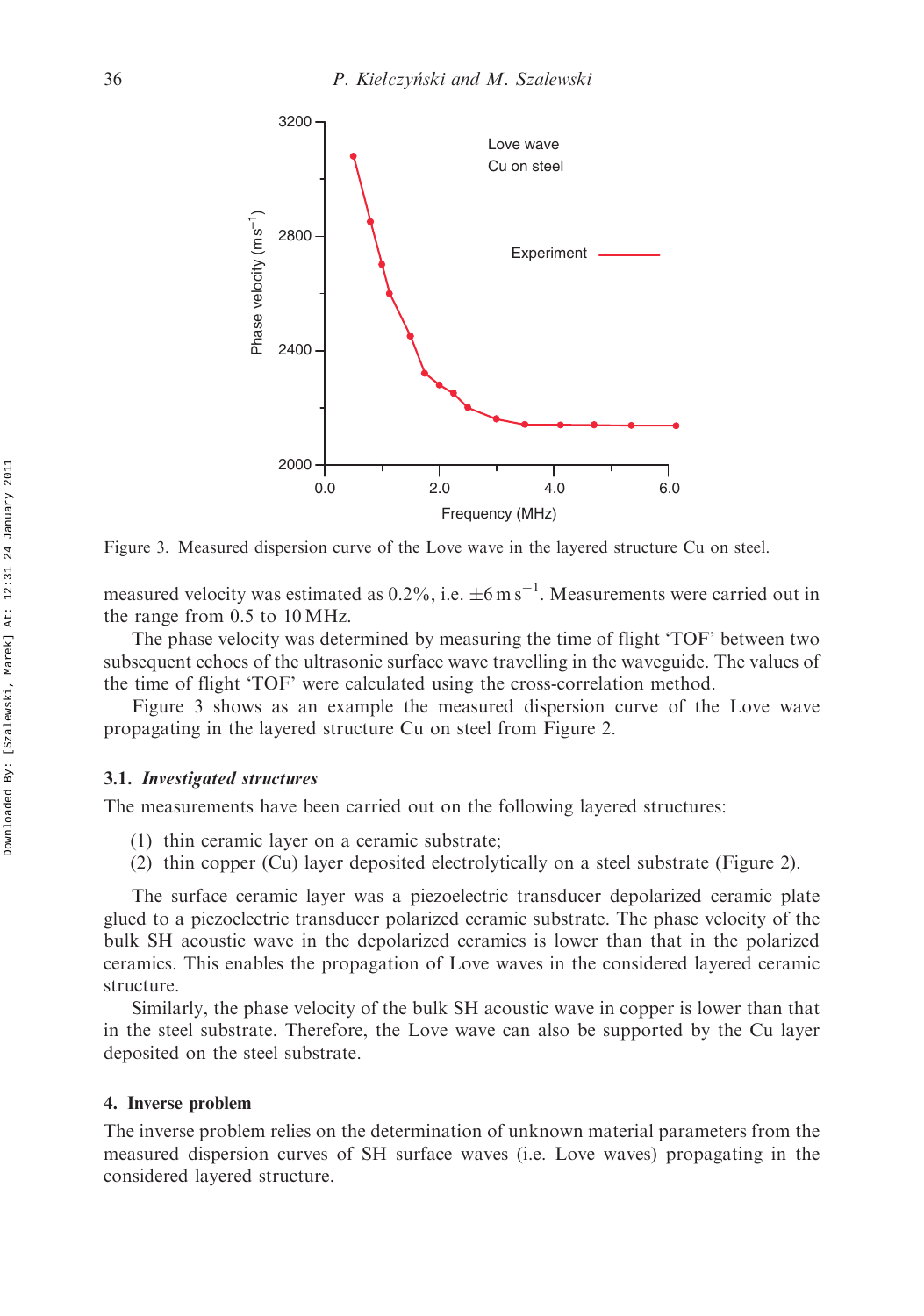To solve the inverse problem, one has to carry out the following steps:

- (1) solve the direct problem;
- (2) determine experimentally the dispersion curves and
- (3) perform the inverse procedure.

In this article, the inverse problem was formulated and solved as an optimization problem [18] with properly defined objective function.

## 4.1. Objective function

The objective function is a measure of the distance between the mathematical model of the investigated object and the real object. The objective function  $\Pi$  depending on the material parameters of the structure, frequency, and experimental data (phase velocity of the surface Love wave) was introduced and defined as

$$
\Pi = \sum_{j=1}^{N_e} \left| \Omega\big(h, c_{44L}, \rho_L, \omega_j, v_j, c_{44S}, \rho_S\big) \right| \tag{10}
$$

where  $N_e$  is the number of experimental points;  $\omega_i$  is the measured angular frequency;  $v_i$  is the measured phase velocity; h is a guess thickness of the layer;  $c_{44L}$  is a guess elastic constant of the coating layer;  $\rho_L$  is a guess density of the surface layer;  $c_{44S}$  is the shear elastic constant of the substrate (known '*a priori*') and  $\rho_s$  is the density of the substrate (known 'a priori ').

The design variables  $h, c_{44L}, \rho_L$  are arguments of the objective function  $\Pi$  and the quantities  $\omega_i$ ,  $v_i$ , and  $c_{44S}$ ,  $\rho_S$  in Equation (10) are parameters. The optimized ones are the material parameters of the layer  $h$ ,  $c_{44L}$ ,  $\rho_L$ , whereas the material parameters of the substrate  $c_{44S}$ ,  $\rho_S$  are given '*a priori*'.

Making use of the optimization methods, a minimum of the objective function was determined. This enabled the determination of the optimum values for the unknown mechanical and geometrical parameters such as the elastic coefficient  $c_{44L}$ , density  $\rho_L$ , and thickness h of the thin coating layer. To minimize the considered objective function  $\Pi$ , the appropriate optimization procedures from the Mathcad<sup>®</sup> software package were employed.

The minimization problem was formulated mathematically as follows: minimize the objective function  $\Pi(h, c_{44L}, \rho_L, \omega_j, v_j, c_{44S}, \rho_S)$  subject to linear constraints (i.e. (12), (15), (18), (21) or (24)). Employing the Mathcad package to solve the nonlinear minimization problem, the conjugate gradient method was used. In this Mathcad solving routine, guess initial values and constraints for the unknowns are required. The above-mentioned constraints reflected the real physical range of the optimized variables.

#### 5. Determination of thin layers parameters

The minimization of the objective function subject to the given constraints results in the optimum values of unknown parameters (e.g. thickness, shear elastic constant of the surface layer).

Various numbers of parameters of the layer were extracted from the inverse method. We solved the inverse problem for three cases. In case 1, only thickness h is unknown.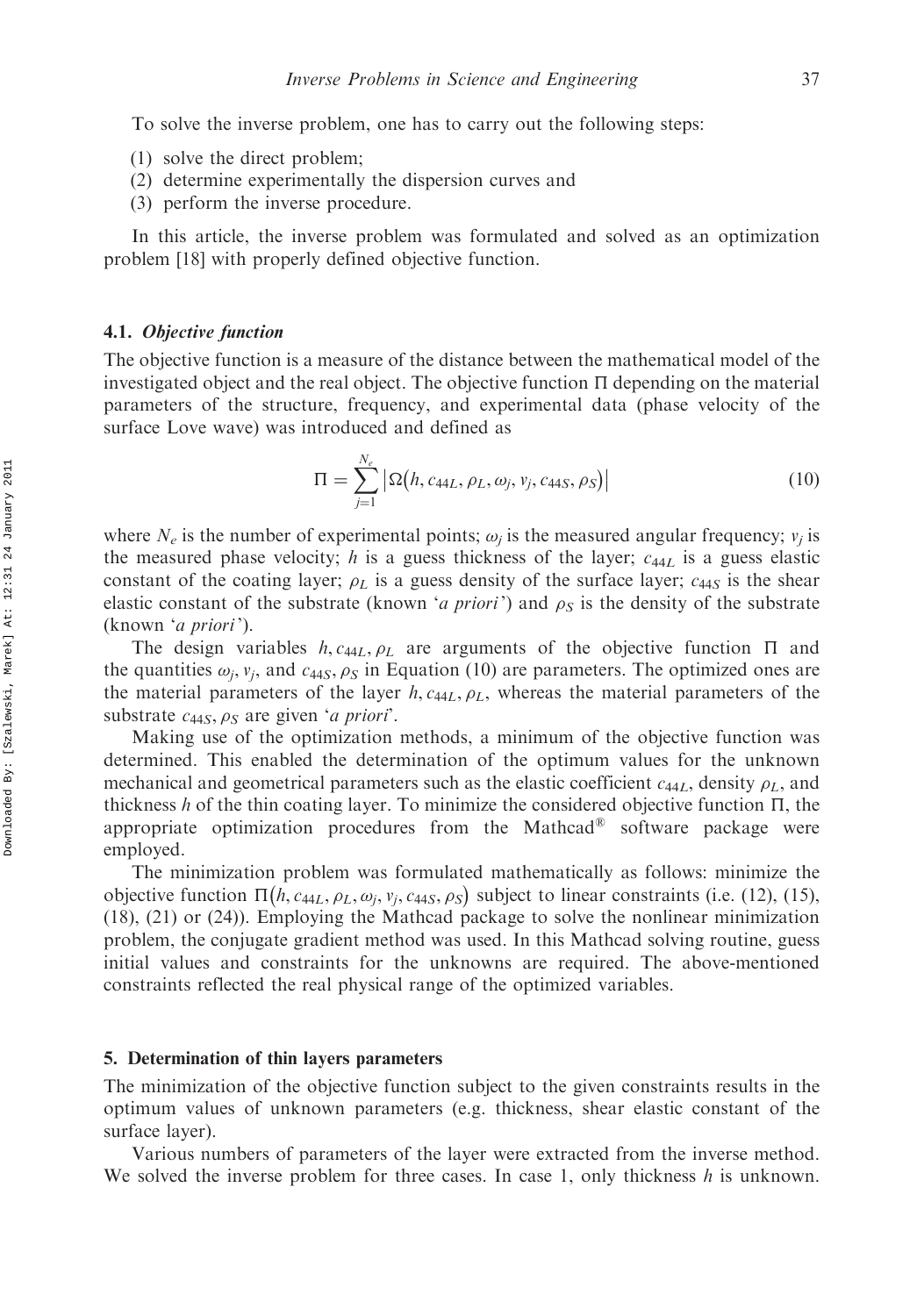| Material                       |                    | $c_{44}$ (N m <sup>-2</sup> ) | $\rho$ (kg m <sup>-3</sup> ) |
|--------------------------------|--------------------|-------------------------------|------------------------------|
| Depolarized ceramics (layer)   | $200 \mu m$        | $2.57E+10$                    | $7.5E + 3$                   |
| Polarized ceramics (substrate) | $10 \,\mathrm{mm}$ | $3.95E+10$                    | $7.5E + 3$                   |

Table 1. Exact material properties (thickness h, shear modulus  $c_{44}$ , and density  $\rho$ ) of the investigated layered ceramics + ceramics structure.

In case 2, we assume that the thickness h and shear elastic constant  $c_{44}$  are unknown, and in case 3, three parameters, i.e. the thickness h, shear elastic constant  $c_{44L}$  and density  $\rho_L$ are not known.

## 5.1. Ceramics  $+$  ceramics structure

5.1.1. Inversion of thickness h of ceramic layer ( $c_{44L}$  and  $\rho_L$  are given)

Initial value: 
$$
h = 0 \,\text{m}
$$
 (11)

$$
Constraints: 0 < h < 2E - 3m \tag{12}
$$

Results from the inverse method: 
$$
h = 370 \,\mu\text{m}
$$
 (13)

5.1.2. Inversion of thickness h and  $c_{44L}$  of ceramic layer ( $\rho_L$  is given)

Initial values: 
$$
h = 1E - 3m
$$
,  $c_{44L} = 0.3E + 10 N m^{-2}$  (14)

Constraints: 
$$
0 < h < 2E - 3m
$$
,  $1.5E + 10 < c_{44L} < 3E + 10 N m^{-2}$  (15)

Results from the inverse method:  $h = 103 \,\mu \text{m}$  and  $c_{44L} = 2.3E + 10 \,\text{N m}^{-2}$  (16)

## 5.1.3. Comparison of the results obtained from the inverse method with the experiment

The exact values of the material parameters of the ceramics in both the layer and in the substrate (Table 1) were determined from the geometrical and ultrasonic measurements. The thickness was measured by micrometer screw, and the velocity of bulk shear acoustic waves was measured in the layer and substrate ceramics, respectively. The density of the ceramics is known from the producer catalogue.

The thickness  $h = 370 \,\mu m$  resulting from the inverse method (Equation (13)) was substituted into the dispersion equation (10) as an input data in the calculations of the direct problem. Therefore, the phase velocity of the Love wave was calculated for several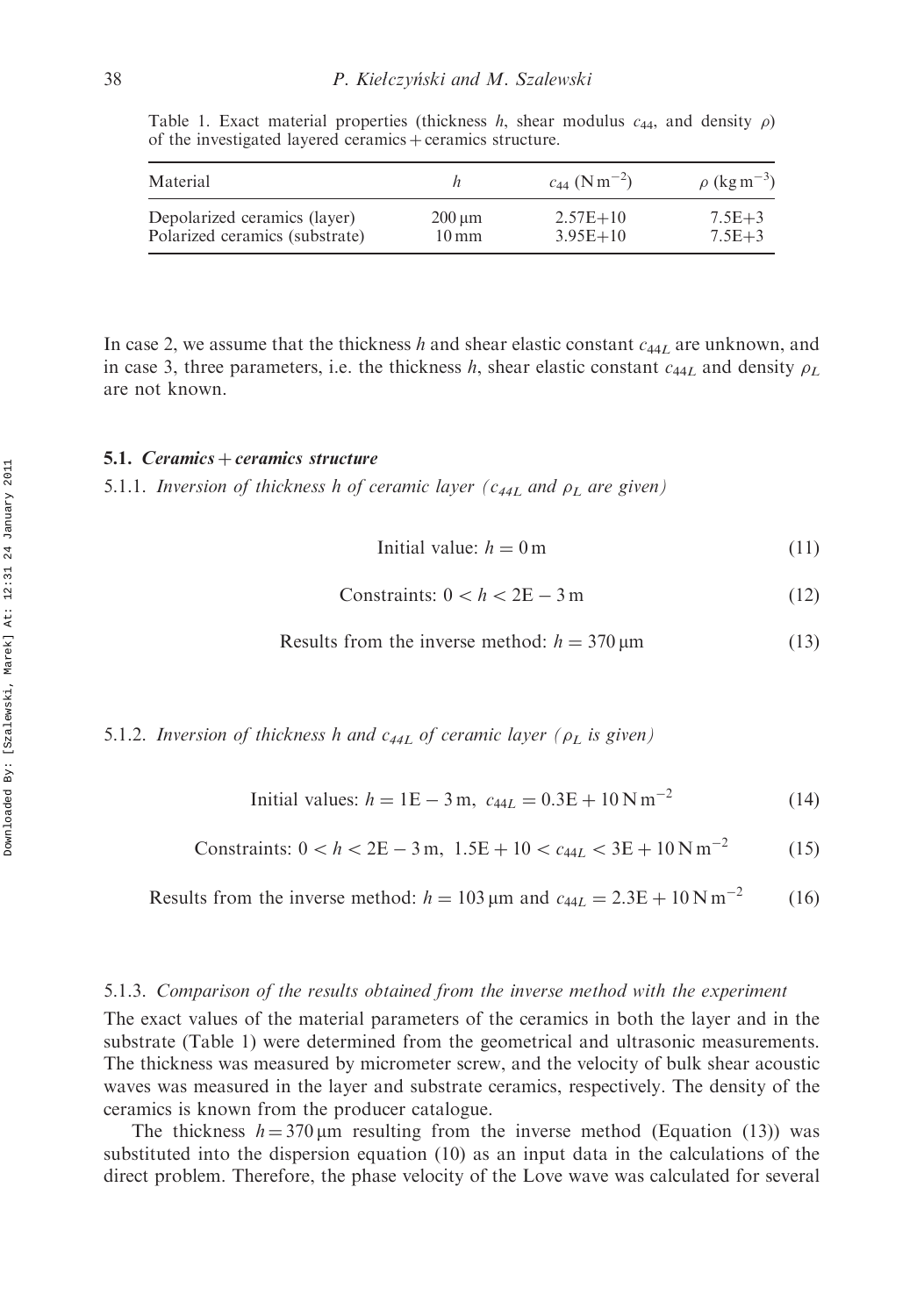

Figure 4. Comparison of the experimental dispersion curve with that obtained from the inverse method (ceramics + ceramics structure).

values of frequency (theoretical dispersion curve). This theoretical dispersion curve was compared with the experimental dispersion curve (Figure 4). Very good conformity between the theoretical and experimental dispersion curves has been observed.

The inaccuracy when recovering the thickness of the ceramics layer may result from the technological processes used to fabricate the layered structure (surface ceramics layer on ceramics substrate). The surface ceramics layer was glued to the substrate and then polished to the final thickness. As a consequence, the real structure was instead a trilayered structure. The third glue layer has a non-uniform thickness and undefined elastic properties. This may result in the erroneous determination of the thickness of the surface ceramics layer. This case is an example of the difficulties in modelling the real structures.

## 5.2. Cu on steel structure

5.2.1. Inversion of thickness h of Cu layer ( $c_{44L}$  and  $\rho_L$  are given)

Initial value: 
$$
h = 0 \,\text{m}
$$
 (17)

$$
Constraints: 0 < h < 2E - 3m \tag{18}
$$

Results from the inverse method:  $h = 541 \,\text{\mu m}$  (19)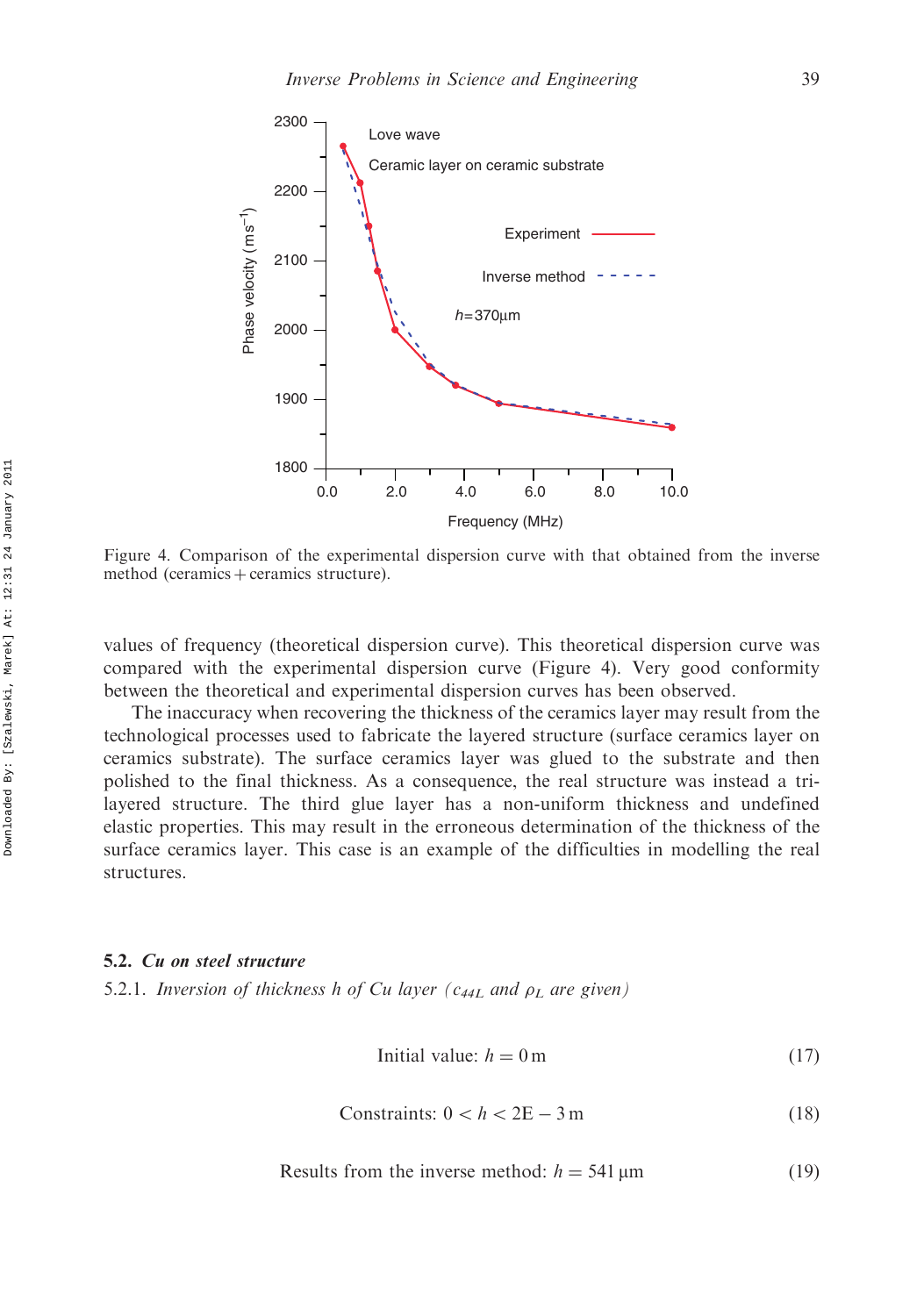| Material          |                          | $c_{44}$ (N m <sup>-2</sup> ) | $\rho$ (kg m <sup>-3</sup> ) |
|-------------------|--------------------------|-------------------------------|------------------------------|
| Cu (layer)        | $400 \,\mathrm{\upmu m}$ | $3.93E+10$                    | $8.9E + 3$                   |
| Steel (substrate) | $10 \,\mathrm{mm}$       | $7.99E+10$                    | $7.8E + 3$                   |

Table 2. Exact material properties (thickness  $h$ , shear modulus  $c_{44}$  and density  $\rho$ ) of the investigated layered structure Cu on steel.

## 5.2.2. Inversion of thickness h and  $c_{44L}$  of Cu layer ( $\rho_L$  is given)

Initial values: 
$$
h = 1E - 4m
$$
,  $c_{44L} = 3E + 10 N m^{-2}$  (20)

Constraints: 
$$
0 < h < 2E - 3m
$$
,  $3E + 10 < c_{44L} < 5E + 10 N m^{-2}$  (21)

Results from the inverse method: 
$$
h = 473 \,\mu\text{m}
$$
 and  $c_{44L} = 3.76E + 10 \,\text{N m}^{-2}$  (22)

5.2.3. Inversion of thickness h,  $c_{44L}$  and  $\rho_L$  of Cu layer

Initial values: 
$$
h = 1E - 3m
$$
,  $c_{44L} = 2E + 10 \text{ N m}^{-2}$ , and  $\rho_L = 8E + 3 \text{ kg m}^{-3}$  (23)

Constraints: 
$$
0 < h < 2E - 3m
$$
,  $3E + 10 < c_{44L} < 5E + 10 N m^{-2}$ , and  
  $7E + 3 < \rho_L < 9E + 3 kg m^{-3}$  (24)

Results from the inverse method:  $h = 486 \text{ µm}$ ,  $c_{44L} = 3.83E + 10 \text{ N m}^{-2}$ , and  $\rho_L = 9E + 3 \,\text{kg m}^{-3}$  (25)

#### 5.2.4. Comparison of the results obtained from the inverse method with the experiment

The exact values of the material parameters of the copper layer and steel substrate (Table 2) were determined from the geometrical and ultrasonic measurements. The thickness was measured using a metallographic microscope, and the velocity of bulk shear acoustic waves was measured in the copper layer and steel substrate, respectively. The densities of copper and steel are known from physical tables.

Proceeding in a similar manner as in the case of the ceramics + ceramics layered structure, we compared the experimental dispersion curve to that obtained from the direct problem and calculated for the value of the thickness  $h = 541 \,\mu m$  (Figure 5). This value of the thickness has resulted from the solution of the inverse problem (Equation (19)). Very good conformity between the theoretical and experimental dispersion curves has also been stated.

The difference between the theoretical (from the inverse method) and experimental thickness can be attributed to the properties of the technological properties of the Cu layer fabrication. The copper surface layer was deposited electrolytically on the steel substrate. From our metallographic observations it is evident that the obtained Cu surface layer has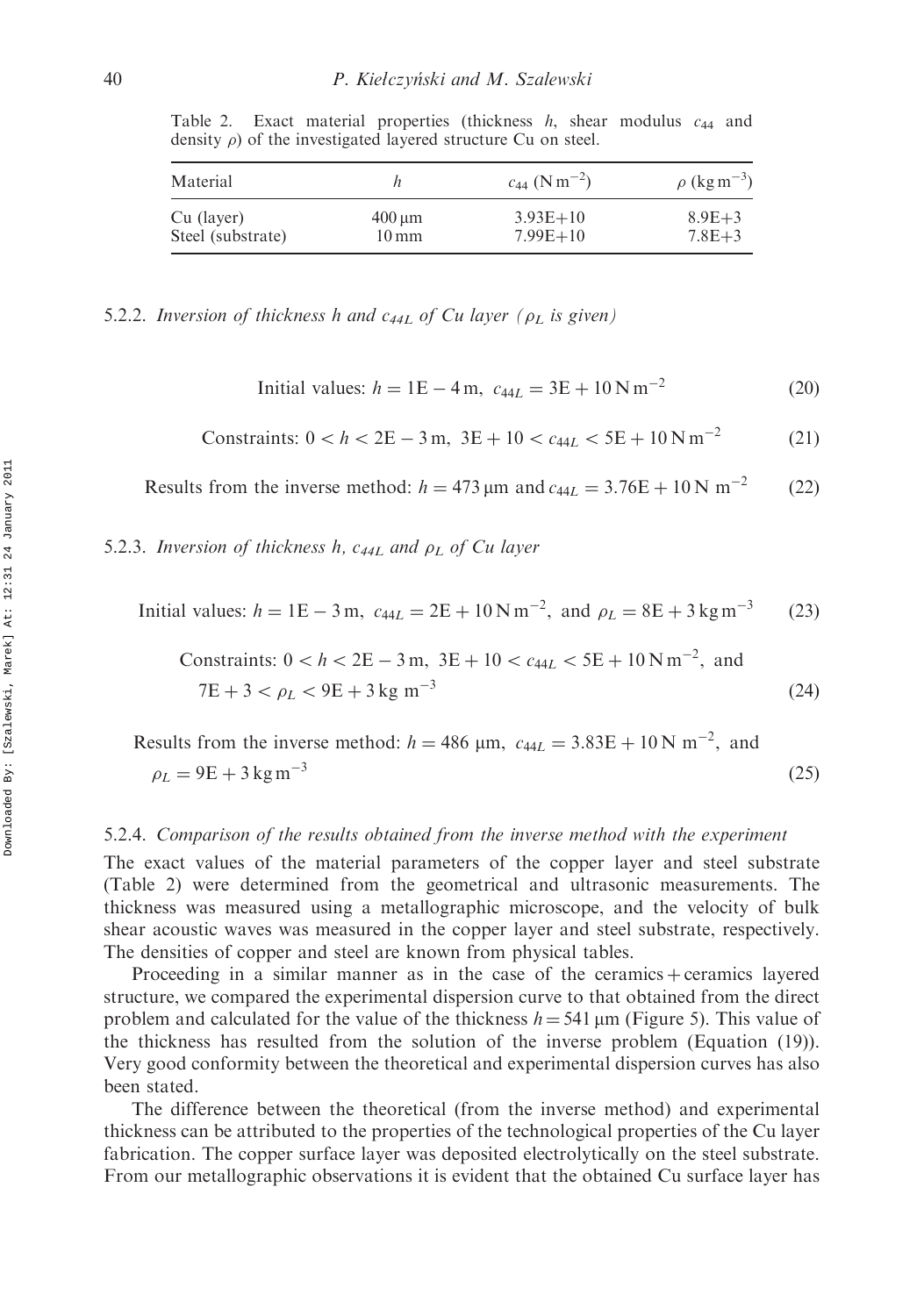

Figure 5. Comparison of the experimental dispersion curve with that obtained from the inverse method  $(Cu + steel$  structure).

non-uniform thickness. Moreover, the structure of the surface Cu layer is porous and its contact with the steel substrate is not perfect.

## 6. Conclusions

A novel inverse method, employing Love surface waves for simultaneous determination of three surface layer parameters, i.e. its shear elastic constant, density and thickness, from measured dispersion curves, was developed. The proposed inverse method was then tested by ultrasonic measurements performed in selected surface structures.

Employing shear surface waves of the Love type for testing thin coating layers is more convenient than Rayleigh waves because the velocity of the Love wave depends only upon one shear elastic constant of the material. This greatly simplifies mathematical formulation of the resulting direct and inverse problems. As a consequence, the proposed inverse method provided numerical results in a few seconds on a standard personal computer (PC).

The direct problem was formulated analytically, providing a transcendental algebraic equation, which was solved numerically. Theoretical dispersion curves for the Love surface waves, propagating in the selected structures, were solutions of the direct problem.

The inverse problem was formulated as an optimization problem. Consequently, the objective function based on the dispersion equation was determined and minimized. The minimization problem was solved using the commercial Mathcad<sup>®</sup> software package.

The elastic and geometrical parameters obtained from the inverse method were used as input data in the calculations of the direct problem. Dispersion curves resulting from the direct problem were compared with those measured experimentally.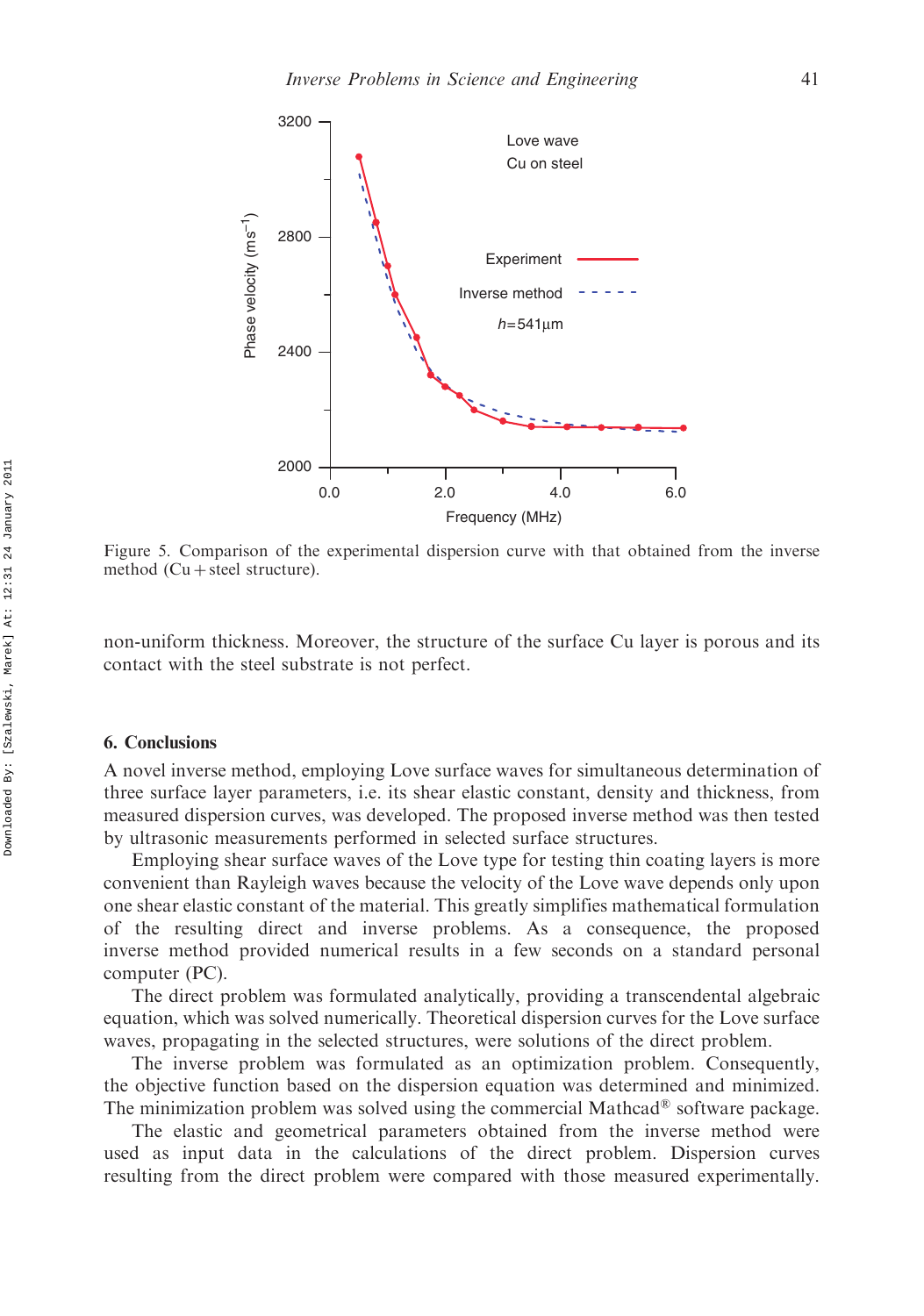Good conformity between theoretical and experimental dispersion curves has been stated. This may be evidence for the validity of the inverse method used for determining the mechanical properties of thin coating layers by means of SH surface waves of the Love type. In many papers [2,12,19], the agreement between the theoretical (resulting from the inverse method) and measured dispersion curves was treated as evidence for the correctness of the inverse method.

Many technological processes for the surface treatment (hardening, carbonizing, nitriding, implantation and diffusion) result in profiles (of the elastic properties) that vary with depth. For those types of profiles, the agreement between theoretical and experimental dispersion monotonically changing curves may provide evidence for the correctness of the inverse method.

For the structure Cu on steel the normalized distance between experimental and theoretical dispersion curves from Figure 5, using the Euclidean norm (Appendix), equals 1.3%. Similarly, for the structure ceramics-on-ceramics, the normalized distance between experimental and theoretical dispersion curves from Figure 4 is equal to 0.6%.

More detailed analysis describing quantitatively the distance between experimental and theoretical dispersion curves will be performed by the authors in future papers.

The presented measuring method and theoretical analysis can be also extended to the identification of the mechanical properties of other classes of modern materials such as composites, intermetallics, etc.

## References

- [1] D.C. Hurley, V.K. Tewary, and A.J. Richards, Thin-film elastic-property measurements with laser-ultrasonic SAW spectrometry, Thin Solid Films 398–399 (2001), pp. 326–330.
- [2] C. Jun, Y. Zhen, and X. Jin-quan, Inverse method for the determination of elastic properties of coating layers by the surface ultrasonic waves, J. Zhejiang Univ. Sci. A 6 (2005), pp. 945–949.
- [3] M. Leonhardt, D. Schneider, J. Kaspar, and S. Schenk, Characterizing the porosity in thin titanium films by laser-acoustics, Surf. Coat. Technol. 185 (2004), pp. 292–302.
- [4] Y. Tsukamoto, H. Yamaguchi, and M. Yanagisawa, Mechanical properties and wear characteristics of various thin films for rigid magnetic disks, IEEE Trans. Magn. 24 (1988), pp. 2644–2646.
- [5] D. Schneider and B. Schultrich, Elastic modulus: A suitable quantity for characterization of thin films, Surf. Coat. Technol. 98 (1998), pp. 962-970.
- [6] P.A. Mante, J.F. Robillard, and A. Devos, Complete thin film mechanical characterization using picosecond ultrasonic and nanostructured transducers: Experimental demonstration on SiO, Appl. Phys. Lett. 93 (2008), pp. 071909-1–071909-3.
- [7] T.T. Wu, Elastic wave propagation and nondestructive evaluation of materials, Proc. Natl. Sci. Counc. ROC A 23 (1999), pp. 703–715.
- [8] S. Kubo, Inverse analyses and their applications to nondestructive evaluations, in 12th Asia-Pacific Conference on NDT, Auckland, New Zealand, 2006.
- [9] P. Kielczyński and W. Pajewski, Determination of the depth of a non-homogeneous surface layer in elastic materials using shear surface acoustic waves, NDT Int. 18 (1985), pp. 25–29.
- [10] D. Schneider, T. Witke, T. Schwartz, B. Schoneich, and B. Schultrich, Testing ultra-thin films by laser-acoustics, Surf. Coat. Technol. 126 (2000), pp. 136–141.
- [11] S. Kruger, D. Levesque, C. Bescond, R. Lima, B. Maple, B. Campagne, A. Blouin, and J.P. Monchalin, Laser ultrasonic evaluation of thermal spray coatings, in 1st International Symposium on Laser Ultrasonics, Montreal, Canada, 16–18 July 2008.